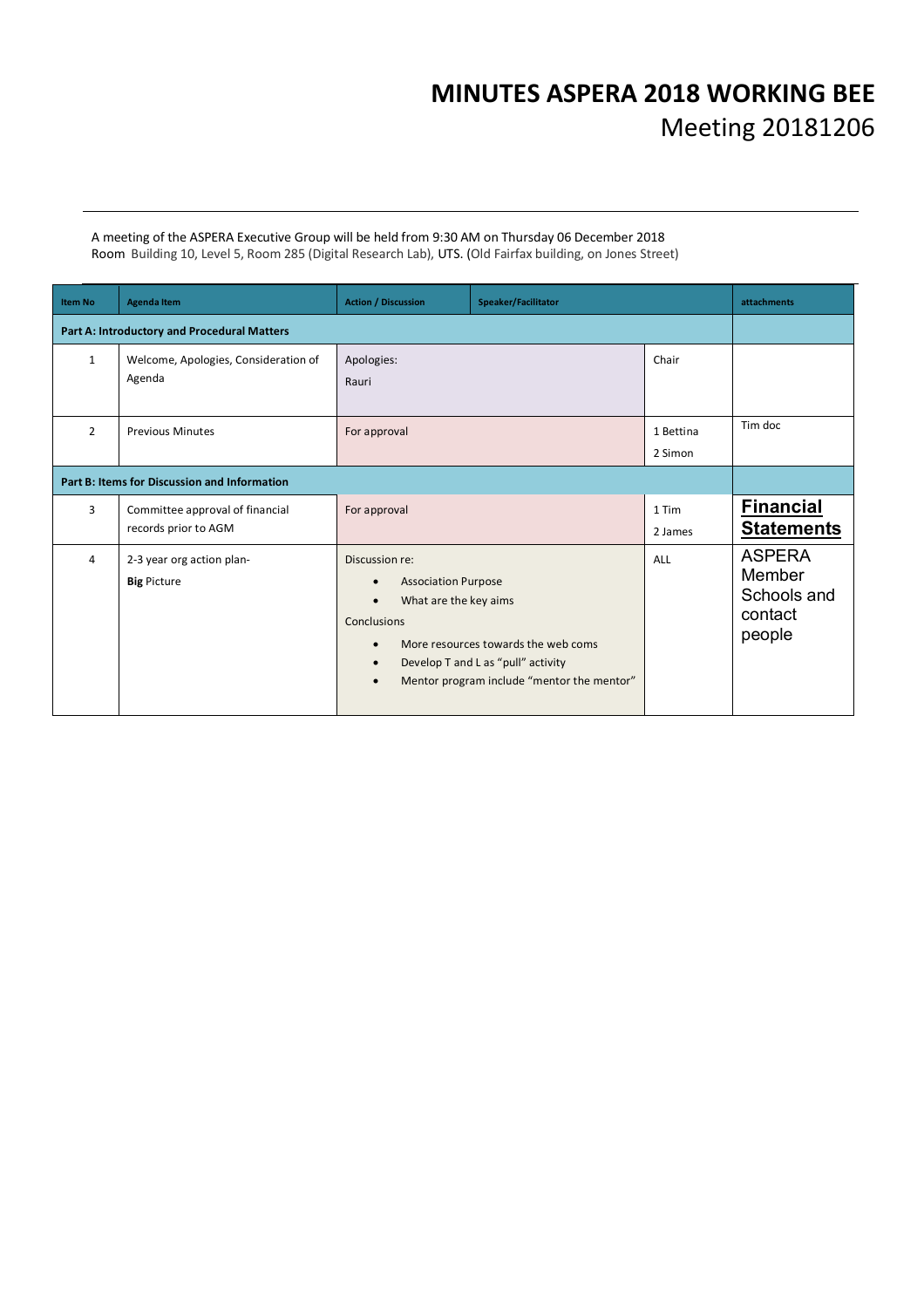| <b>Item No</b> | <b>Agenda Item</b>                               | <b>Action / Discussion</b>                                                                                                                                                                                                                                                                                                                                                                                                    | Speaker/Facilitator                                                                                                                                                                                                                                                                                                                                                                                                                                                                                                                                                                                                                                                                                                                                                                                                                                                                                                                                                        |                                            | attachments                           |
|----------------|--------------------------------------------------|-------------------------------------------------------------------------------------------------------------------------------------------------------------------------------------------------------------------------------------------------------------------------------------------------------------------------------------------------------------------------------------------------------------------------------|----------------------------------------------------------------------------------------------------------------------------------------------------------------------------------------------------------------------------------------------------------------------------------------------------------------------------------------------------------------------------------------------------------------------------------------------------------------------------------------------------------------------------------------------------------------------------------------------------------------------------------------------------------------------------------------------------------------------------------------------------------------------------------------------------------------------------------------------------------------------------------------------------------------------------------------------------------------------------|--------------------------------------------|---------------------------------------|
| 6.1            | Sightlines Project and 2019 ASPERA<br>Conference | Presentation and discussion,<br>Patrick Kelly reported<br>$\bullet$<br>$\bullet$<br>group<br>$\circ$<br>$\circ$<br>$\circ$<br>$\bullet$<br>base and attendance.<br>Patrick noted that:<br>and could travel<br><b>Moral Support</b><br>networks<br>Peer review<br>$\circ$<br>$\circ$<br>Patrick Kelly confirmed<br>$\bullet$<br>$\bullet$<br>$\bullet$<br>Further discussion considered:<br>$\bullet$<br>communities<br>front. | Suggested dates 17-19 NOV 2019<br>The Capitol Theatre is a potential venue<br>depending on the new theatre management<br>RMIT is enthusiastic via the Screen Cultures<br>Admin support,<br>A float<br>In kind support<br>The Challenge is to make Sightlines self-<br>sustaining there fore expand the engagement<br>Sightlines did not have to be an RMIT event<br>RMIT would like ASPERA to be involved.<br>After discussion The Committee confirmed that the<br>ASPERA contribution to 2019 Sightlines Event would be<br>Provide a steering committee<br><b>Communications and Call for Papers</b><br>Looking beyond 2019 ASPERA could<br>support a prize<br>develop a sightlines recipe/tool<br>box<br>that ASPERA is integral to Sightlines.<br>RMIT does not have IP ownership of Sightlines<br>ASPERA has de facto ownership of Sightlines<br>Sightlines position vis a vis the film<br>research and the broader research<br>Creative practice research to the for- | Patrick Kelly<br>joined via<br><b>ZOOM</b> | <b>Sightlines</b><br>2019<br>Proposal |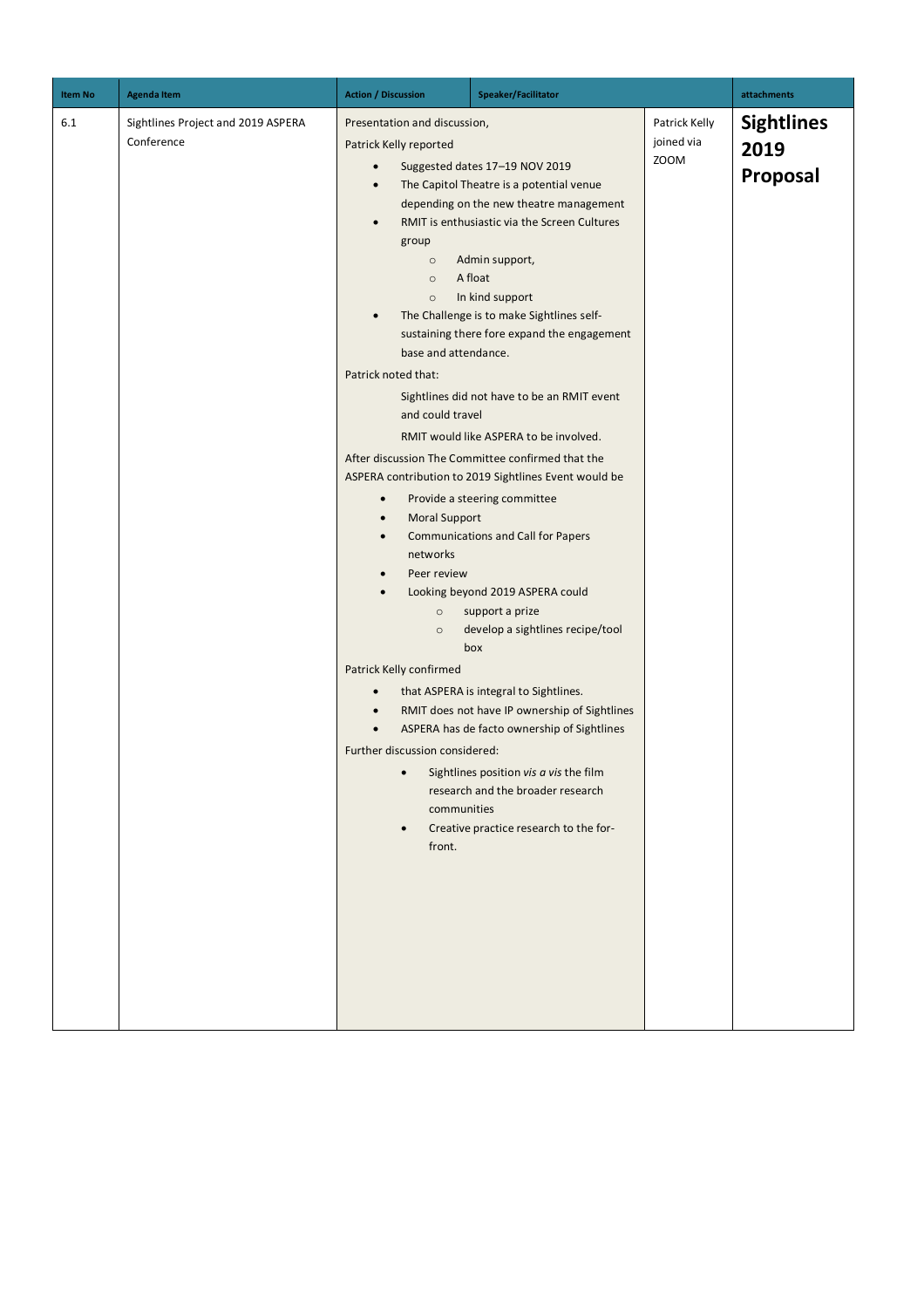| <b>Item No</b> | <b>Agenda Item</b>                                                      | <b>Action / Discussion</b>                                                                                                                                                | Speaker/Facilitator                                                                                                                                                                                                                    |                                  | attachments                                                                    |
|----------------|-------------------------------------------------------------------------|---------------------------------------------------------------------------------------------------------------------------------------------------------------------------|----------------------------------------------------------------------------------------------------------------------------------------------------------------------------------------------------------------------------------------|----------------------------------|--------------------------------------------------------------------------------|
| 6.2            |                                                                         | <b>ASPERA Conference.</b><br>It was noted that no had as yet offered a venue.<br>Alison suggested UNI SA<br>$\bullet$<br>$\circ$<br>rejected at this stage.<br>conference | Discussion moved to considerations of Sightlines and the<br><b>ACTION: James to follow up.</b><br>An end of year conference was considered but<br>The committee decided to pursue a teaching<br>focused, workshop orientated, mid year |                                  |                                                                                |
| $\overline{7}$ | <b>Revisit Exec Structure</b><br>Exec member folios                     | whilst James reported on the DASSH structure.<br>Portfolio or<br>Work packet                                                                                              | Craig reported on the AAWP exec committee structure<br>The discussion centred on how best to organise and<br>distribute work within the committee, in particular:                                                                      | Craig (AAWP)<br>James<br>(DASSH) |                                                                                |
|                | <b>LUNCH</b>                                                            |                                                                                                                                                                           |                                                                                                                                                                                                                                        |                                  |                                                                                |
| 9              | Membership futures and Constitution<br>changes                          | Presentation and discussion<br>Is there a cost benefit<br>$\bullet$                                                                                                       | Purpose behind expanding how does<br>expansion serve the membership<br>What is the nature of other membership?                                                                                                                         | Simon/Tim                        |                                                                                |
| 10             | Financial year decision re start/finish                                 |                                                                                                                                                                           | The Committee decided that the end of year AGM is<br>good there for no need to change the financial year.                                                                                                                              | Tim/Simon                        |                                                                                |
|                | <b>AFTERNOON TEA</b>                                                    |                                                                                                                                                                           |                                                                                                                                                                                                                                        |                                  |                                                                                |
| 12             | 2-3 year org action plan revisit- Applied<br>Picture                    | Discussion<br>Bettina Tabled a photograph of the Working Bee<br><b>White Board</b><br>Plan and an EMAIL discussion re a 3 to 5 year plan                                  |                                                                                                                                                                                                                                        | ALL                              | <b>ASPERA</b><br><b>Exec Agenda</b><br>plus 3-5 year<br><b>ASPERA</b><br>plan? |
| 13             | AGM prep incl. anyone stepping down<br>and being re-elected immediately | For noting                                                                                                                                                                |                                                                                                                                                                                                                                        | ALL                              |                                                                                |
|                | <b>Part C: Other Business</b>                                           |                                                                                                                                                                           |                                                                                                                                                                                                                                        |                                  |                                                                                |
| 14             | Flinders Screen Production LoS                                          | Discussion,<br>ACTION JAMES to send letter to Flinders.                                                                                                                   |                                                                                                                                                                                                                                        | ALL                              |                                                                                |
|                | <b>Upcoming Meeting Dates for 2018</b>                                  |                                                                                                                                                                           |                                                                                                                                                                                                                                        |                                  |                                                                                |
|                | <b>Meeting</b>                                                          | Time                                                                                                                                                                      | Venue                                                                                                                                                                                                                                  |                                  |                                                                                |
|                | AGM                                                                     | 16:30                                                                                                                                                                     | ZOOM and UTS                                                                                                                                                                                                                           |                                  |                                                                                |
|                | December/Jan ASPERA Exec                                                | TBC                                                                                                                                                                       | Skype                                                                                                                                                                                                                                  |                                  |                                                                                |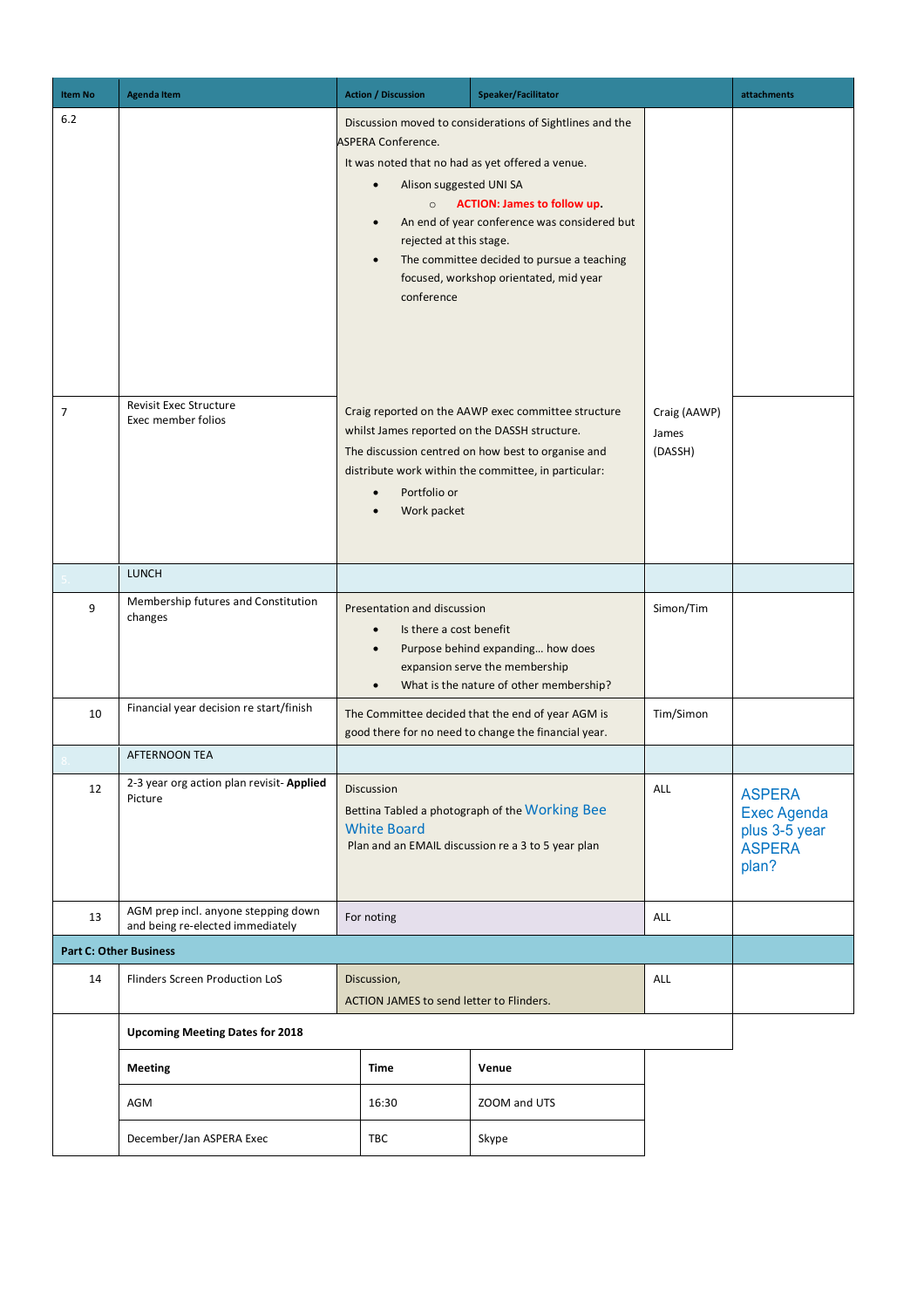**Australian Screen Production Education & Research Association (ASPERA)**

**Financial Statements**

**From July 1 2017 to 30 June 2018.**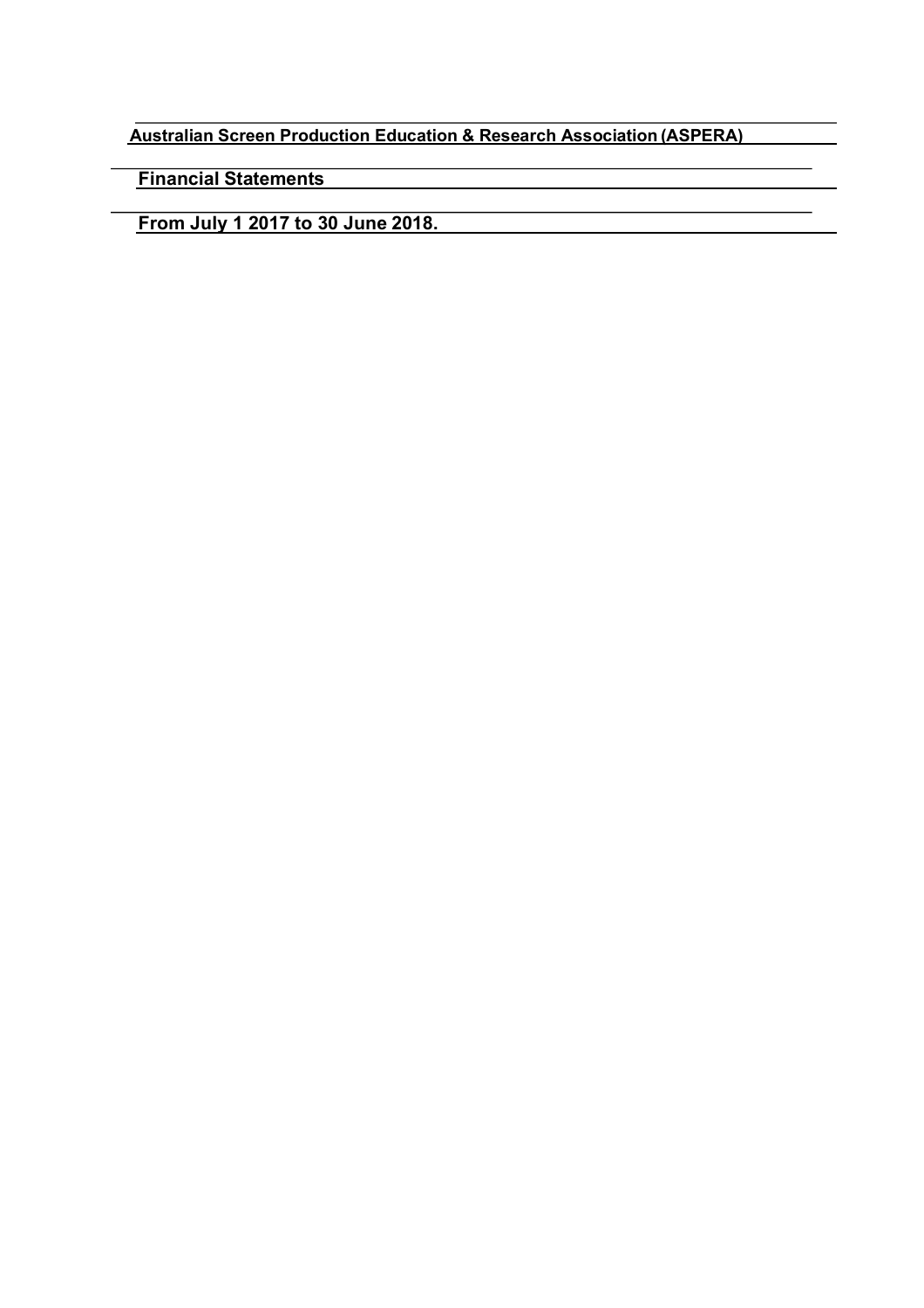| <b>Index</b>                                                                              | Page |  |
|-------------------------------------------------------------------------------------------|------|--|
| <b>Statement by Executive Committee</b>                                                   |      |  |
| Statement of Income and Expenditure<br><b>Balance Sheet</b>                               | 3    |  |
| Notes to and forming part of the accounts<br>Detailed statement of income and expenditure | 4    |  |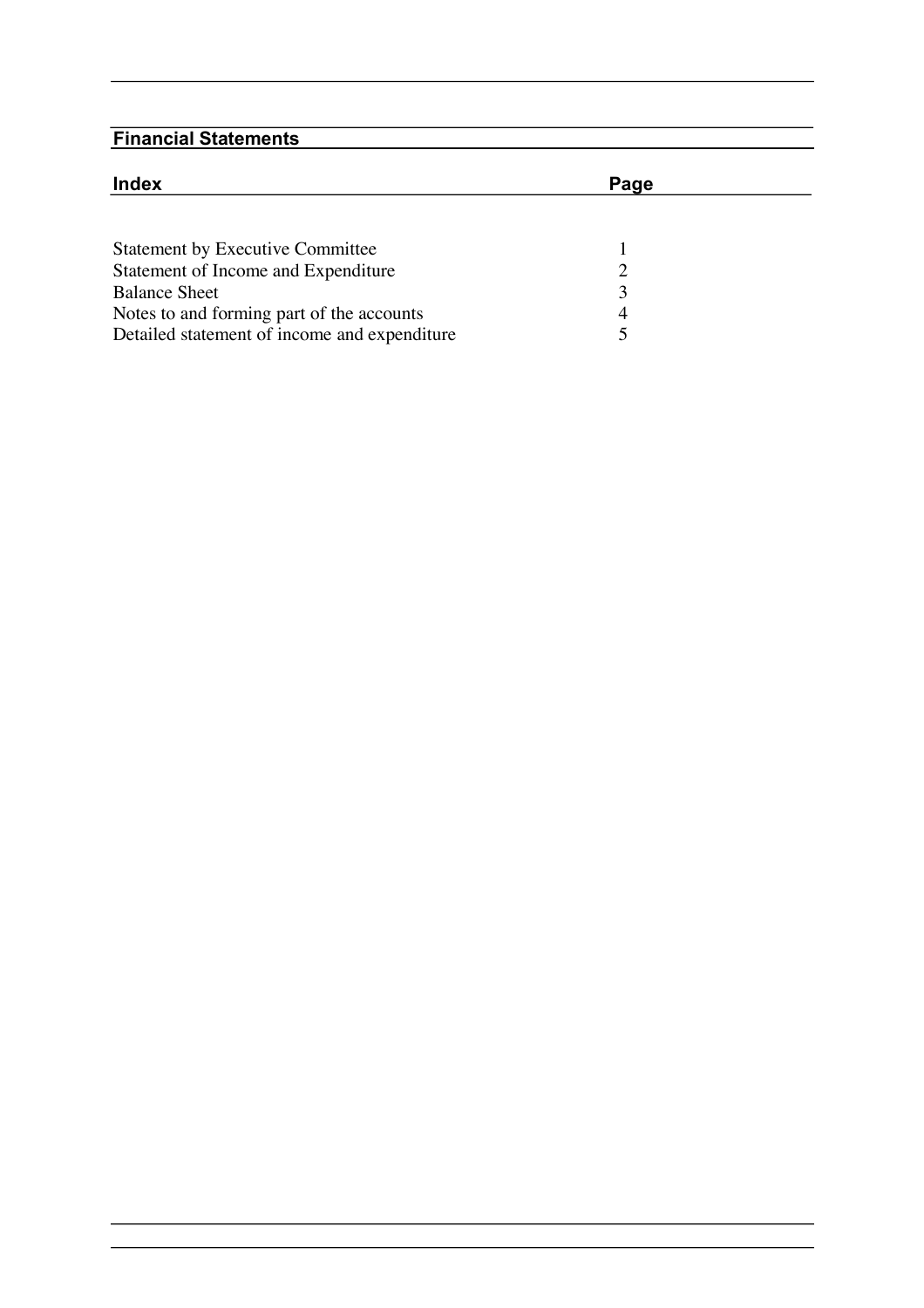#### **Statement by Committee**

In accordance with a resolution of the Executive Committee, the Executive Committee Members state that:

1. In their opinion:

• the accompanying statement of income and expenditure is drawn up so as to give a true and fair view of the result of the association for the financial period ended 30 June 2018.

• the accompanying balance sheet is drawn up so as to give a true and fair view of the state of affairs of the association as at 30 June 2018.

• at the date of this statement there are reasonable grounds to believe that the association will be able to pay its debts as and when they fall due; and

2. The accompanying accounts have been made out in accordance with applicable approved accounting standards. It should be noted that, as this is the first year that financial statements have been drawn up in accordance with such standards, assumptions have been made as to the opening balance of the Association's accumulated funds.

Signed for and on behalf of the Executive Committee this day of 2018.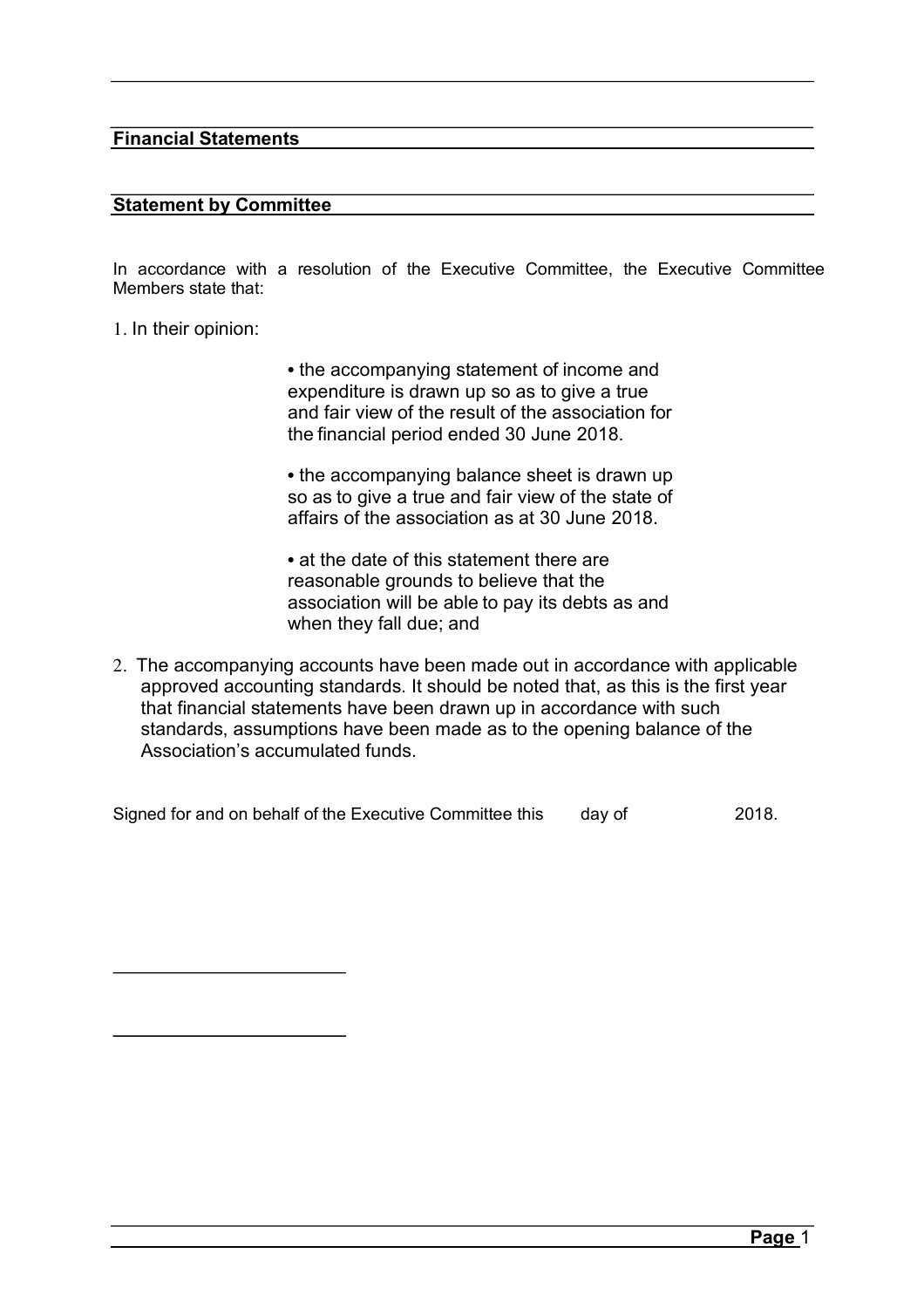### **Statement of Income & Expenditure for the year**

|                                                  |             | \$         | \$         |
|--------------------------------------------------|-------------|------------|------------|
|                                                  | <b>Note</b> | 2018       | 2017       |
| Operating surplus/(deficiency) before income tax | 2           | 3,724      | 1,715      |
| Income tax applicable thereto                    |             | <b>Nil</b> | <b>Nil</b> |
| Operating result after tax                       |             | 3,724      | 1,715      |
| <b>Extraordinary Items</b>                       |             | <b>Nil</b> | <b>Nil</b> |
| Operating result $&$ extraordinary items         |             | 3,724      | 1,715      |
| <b>Transfer to Reserves</b>                      |             | <b>Nil</b> | Nil        |
| Accumulated funds brought forward                |             | 7,339      | 5,623      |
| Accumulated funds as at 30 June                  |             | 11,063     | 7,339      |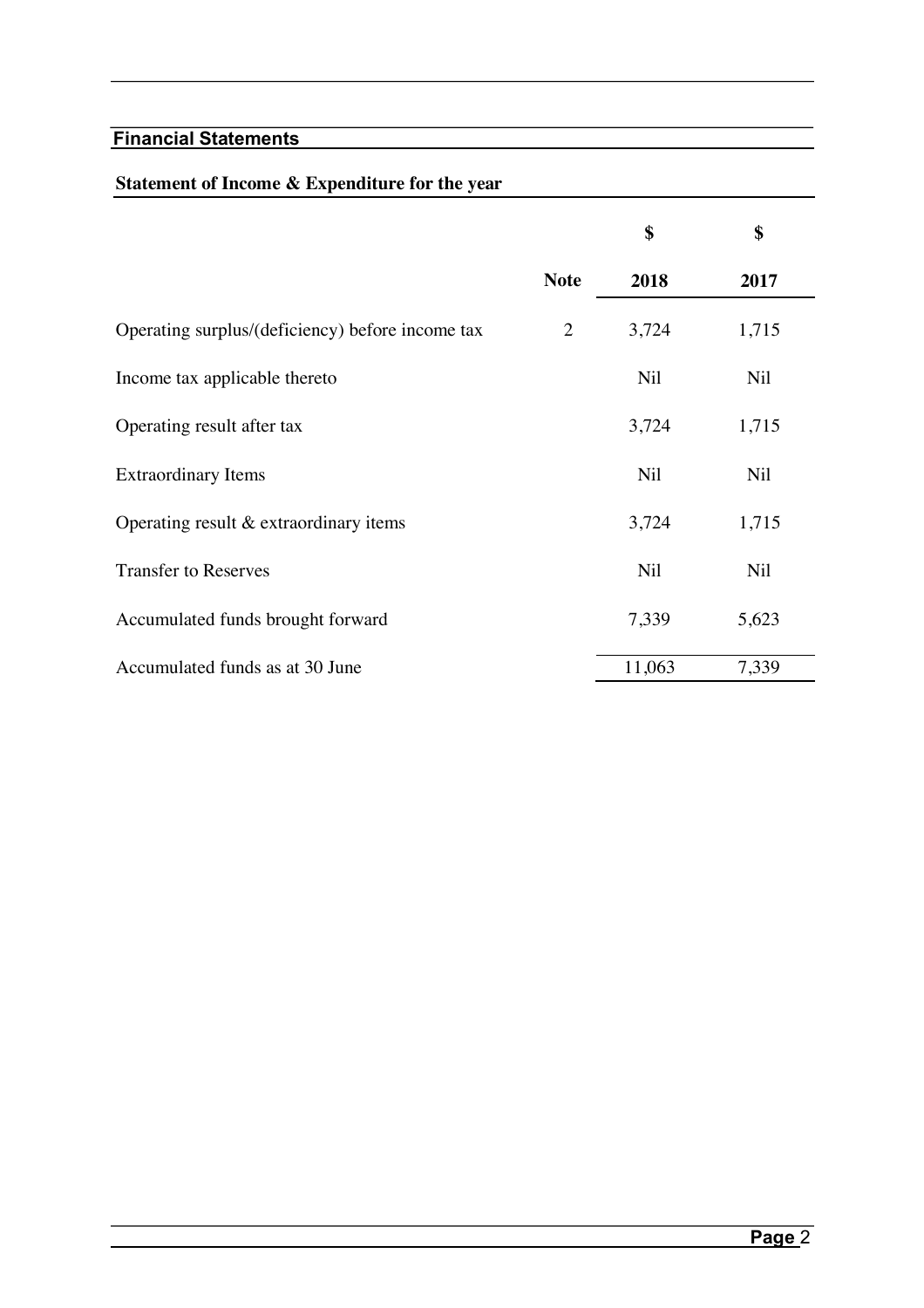#### **Balance Sheet as at June 30**

|                                  | \$             | \$       |
|----------------------------------|----------------|----------|
|                                  | 2018           | 2017     |
| <b>Current Assets</b>            |                |          |
| Cash at bank and on deposit      | 11,063         | 13,811   |
| Other assets                     | $\theta$       | $\theta$ |
| <b>Total assets</b>              | 11,063         | 13,811   |
| <b>Current Liabilities</b>       |                |          |
| Members fees received in advance | $\theta$       | 2,600    |
| Amounts payable                  | $\overline{0}$ | 3,871    |
| <b>Total liabilities</b>         | $\overline{0}$ | 6,471    |
| <b>Net assets</b>                | 11,063         | 7,339    |
| <b>Members Funds</b>             |                |          |
| Accumulated funds                | 11,063         | 7,339    |
| <b>Members accumulated funds</b> | 11,063         | 7,339    |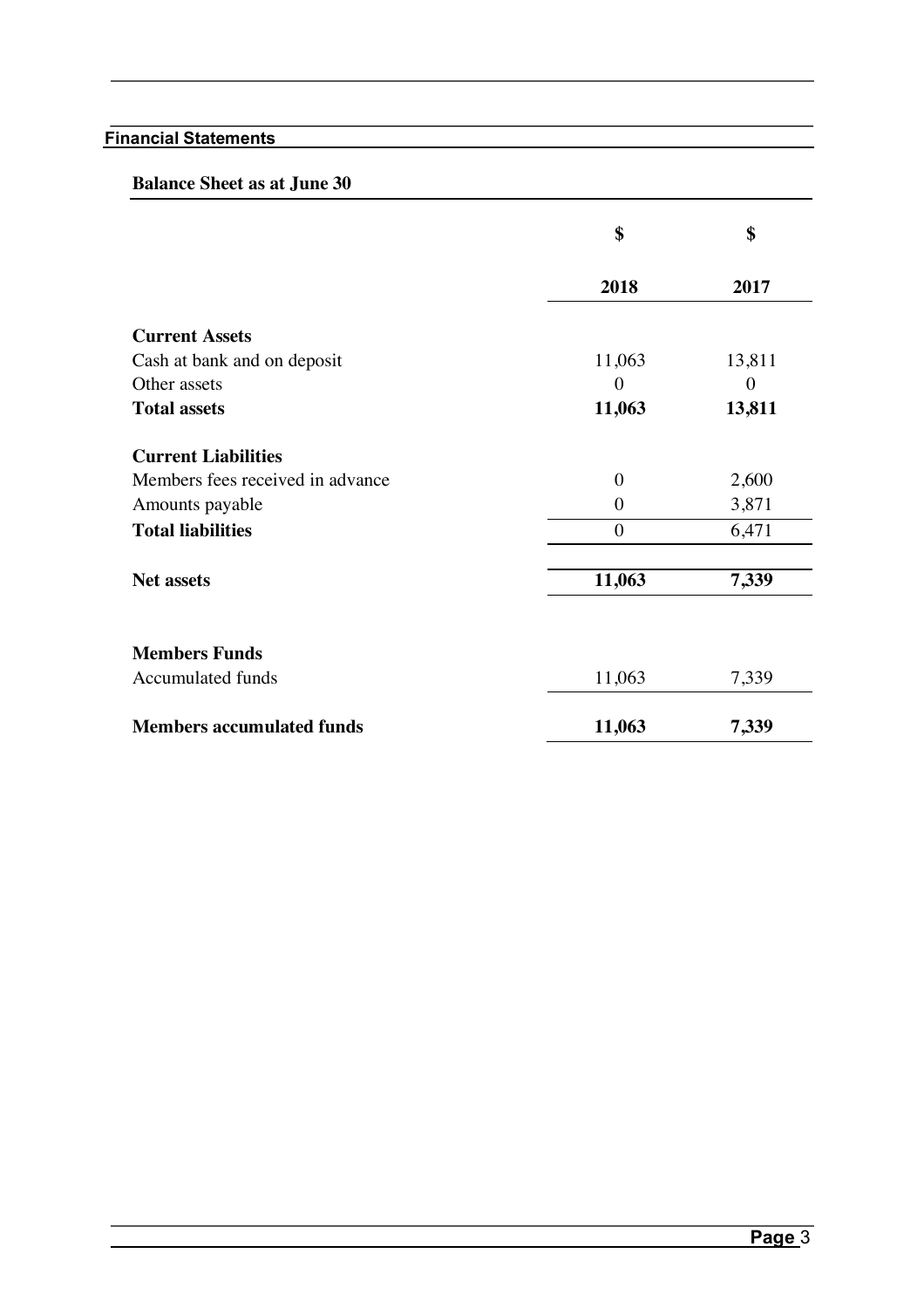#### **Notes to and forming part of the accounts**

#### **1. Accounting**

#### **policies Basis of**

#### **accounting**

These accounts have been prepared on a going concern basis under the historical cost convention and have not been adjusted to take account of the current cost of specific assets or their impact on the operating results. Assets have been recorded at their historical cost of acquisition.

#### **2. Operating result.**

The operating result before income tax was arrived at after charging and crediting the following specific items:

|                                                        | 2018 | 2017 |
|--------------------------------------------------------|------|------|
| <b>Charges</b><br>Interest                             | nil  |      |
| <b>Credits</b><br>Interest received other corporations | 174  | 174  |